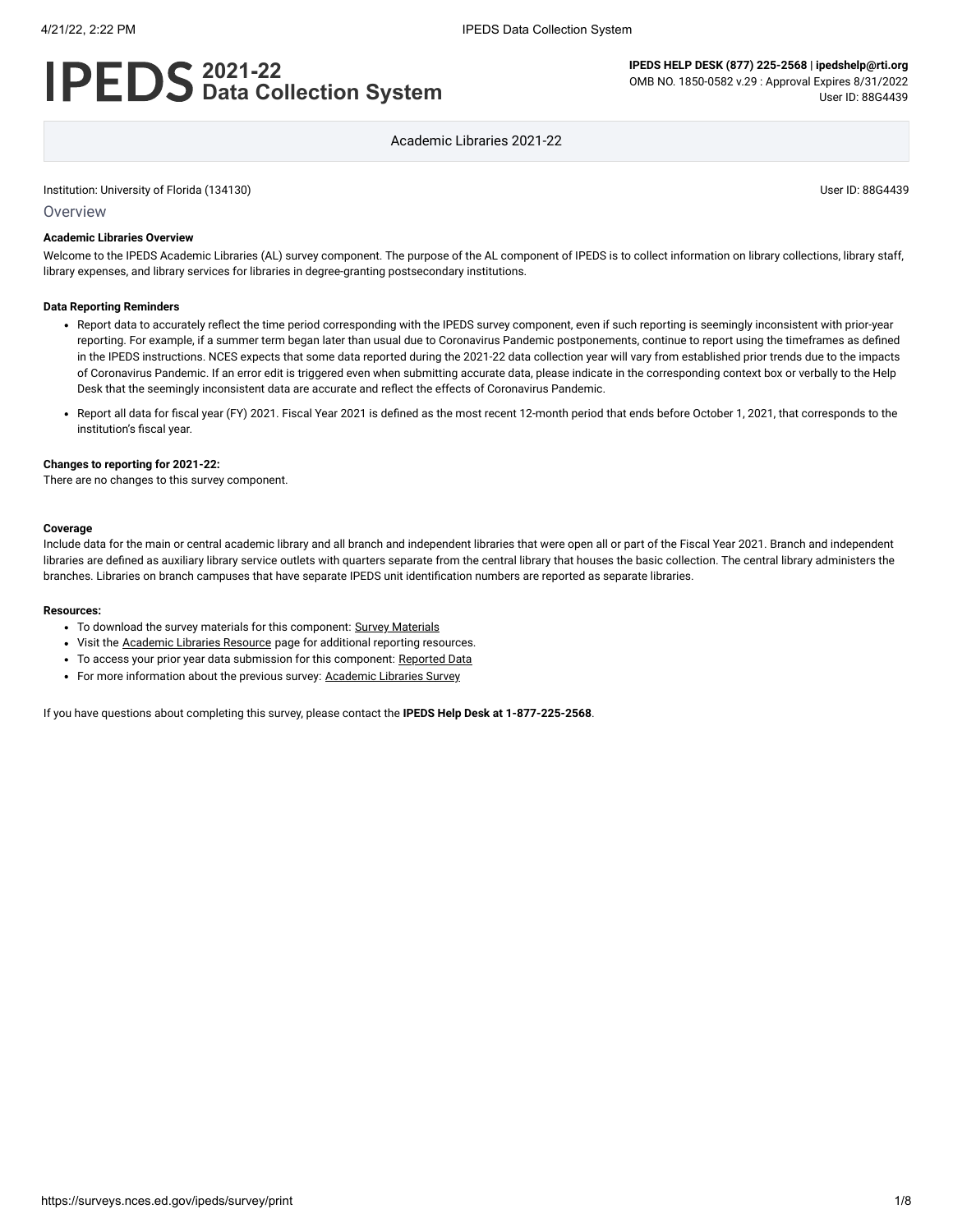# Parent child allocation factors

# Parent child allocation factors

The **Academic Libraries survey** report submitted under this UnitID is a combined report that includes data for all the locations listed below. Because this is a combined report, you must provide allocation factors that indicate how the data should be distributed among all included institutions. Allocation factors are percents. The allocation factors you provide will be used to create derived variables for the IPEDS Peer Analysis System to allocate reported data to each component location.

| Unit ID | <b>Name of Institution</b>   | <b>City, State</b> | <b>Allocation factor</b> | 2020 - 2021<br><b>Allocation factor</b> |
|---------|------------------------------|--------------------|--------------------------|-----------------------------------------|
| 134130  | University of Florida        | Gainesville, FL    | $100 \, \degree$         | 100%                                    |
| 484473  | University of Florida-Online | Gainesville, FL    | %                        | $\mathbf{0}$                            |
|         |                              | Total:             | 100%                     |                                         |

If this list of institutions is not complete, or is incorrect in any way, or if you would like to report data for each component institution instead of submitting a combined report, or if you have any questions or concerns, please call the Help Desk at **1-877-225-2568**.

You may use the space below to **provide context** for the data you've reported above.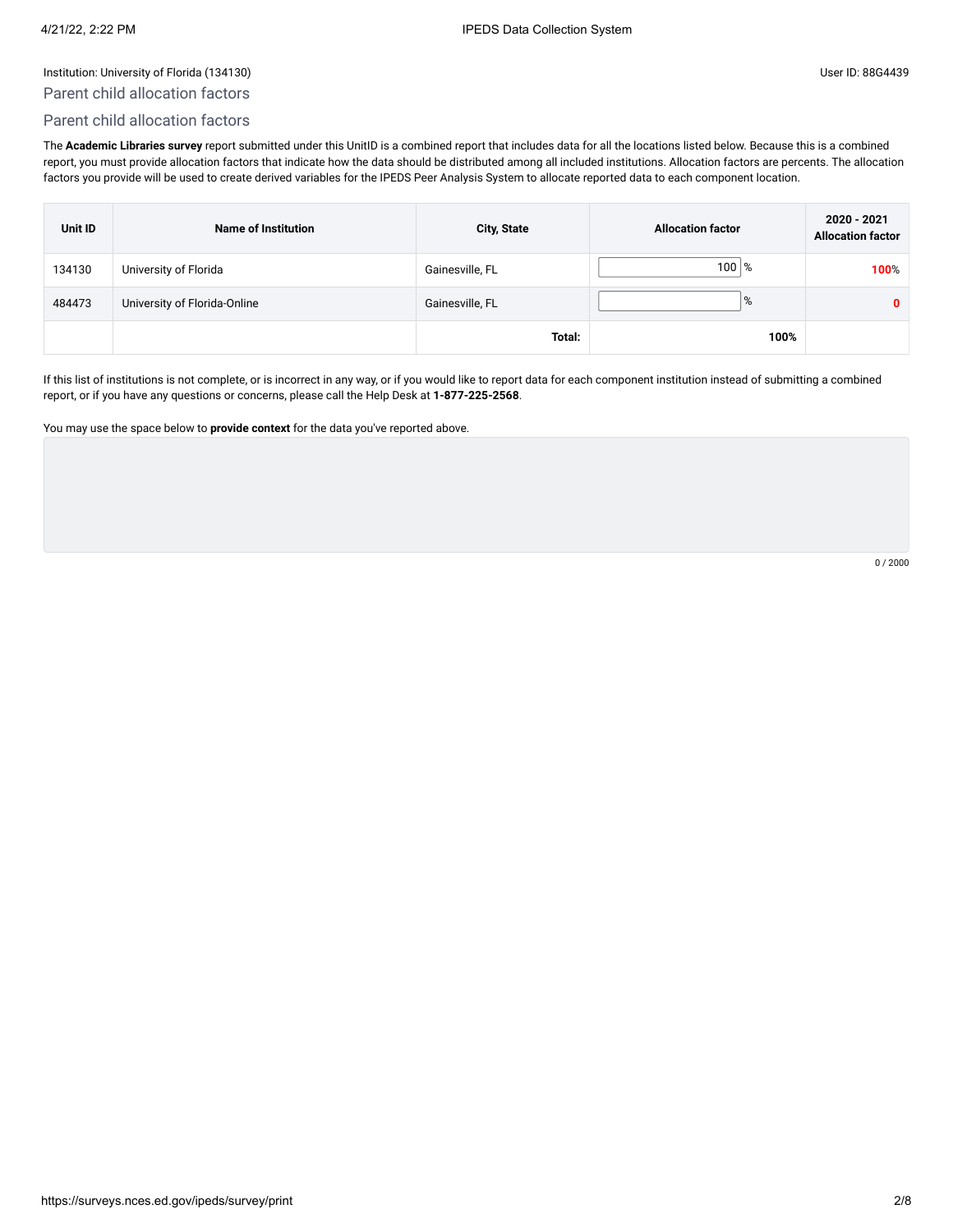Institution: University of Florida (134130) User ID: 88G4439 Screening Questions

### **Were your annual total [library expenses](javascript:openglossary(1040)) (including staff salaries and wages) for Fiscal Year 2021:**

Less than \$100,000 Creater than or equal to \$100,000  $\circ$ 

### **Is the [library collection](javascript:openglossary(932)) entirely electronic?**

 $\odot$ 

No Yes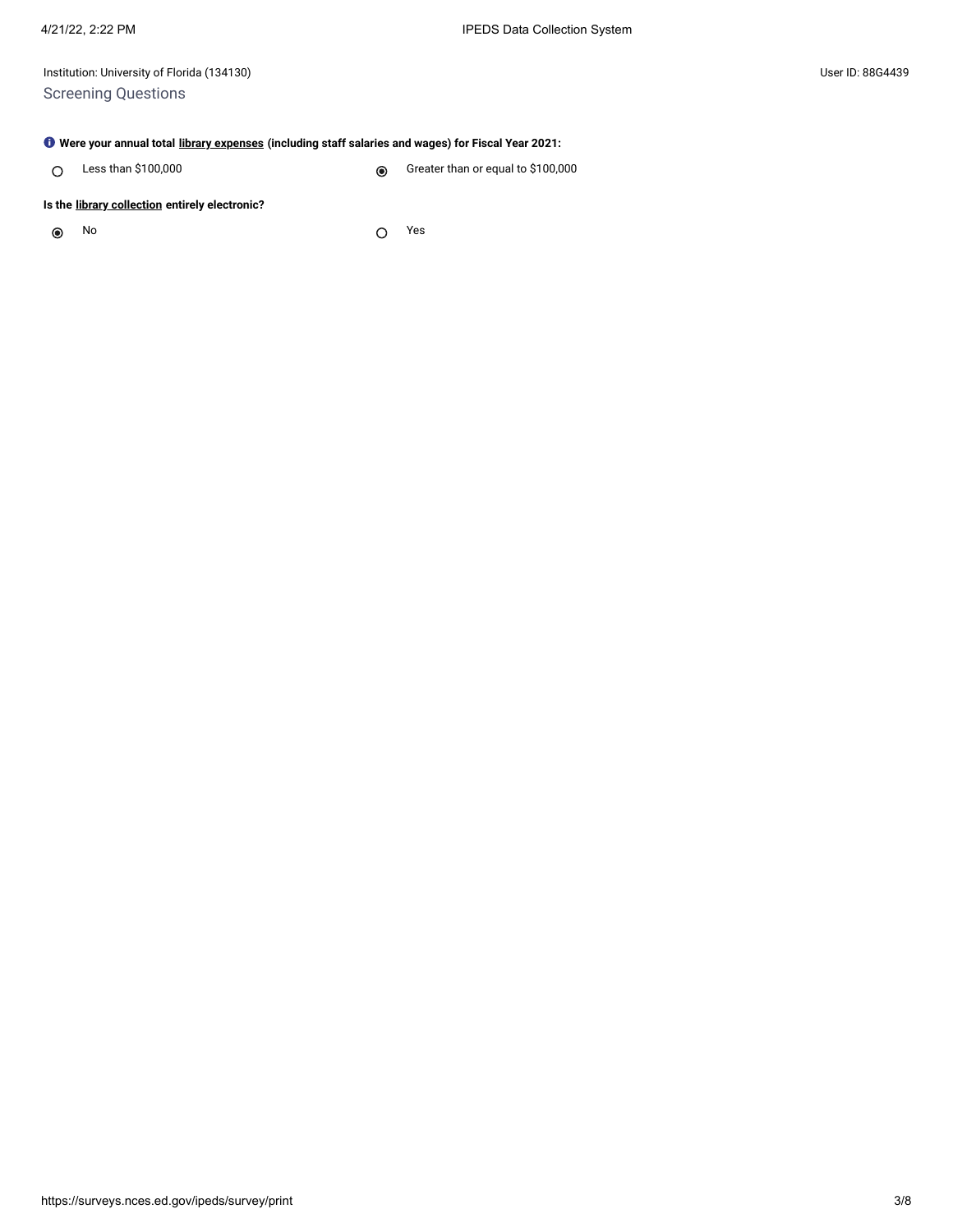# Library Collections/Circulation, Interlibrary Loan Services, and Library Staff

# **Section I: For all degree-granting institutions with library expenses >0 and/or access to a library collection**

NOTE - This section of the survey collects data on selected types of material. It does not cover all materials. Report the total number of each category held at the END of Fiscal Year 2021.

|                              | Physical                          |                      | Digital/Electronic                   | Total                       |           |
|------------------------------|-----------------------------------|----------------------|--------------------------------------|-----------------------------|-----------|
| <b>Library Collections</b>   |                                   | Prior Year<br>Amount |                                      | <b>Prior Year</b><br>Amount |           |
| <b>Books</b>                 | 4,369,176                         | 3,927,613            | 1,507,996                            | 1,500,458                   |           |
| Databases                    |                                   |                      | 1,162                                | 1,089                       |           |
| Media                        | 882,073                           | 850,203              | 310,527                              | 292,615                     |           |
| Serials                      | 102,422                           | 102,039              | 94,772                               | 80,702                      |           |
| <b>Total</b>                 | 5,353,671                         | 4,879,855            | 1,914,457                            | 1,874,864                   | 7,268,128 |
|                              |                                   |                      |                                      |                             |           |
| <b>O</b> Library Circulation | $\overline{\mathsf{v}}$<br>36,779 | 76,234               | $\overline{\mathbf{v}}$<br>4,831,918 | 2,000,875                   | 4,868,697 |

#### **Does your institution have [Interlibrary Loan Services](javascript:openglossary(1025)) ?**

O No

|--|--|

| <b>Interlibrary Loan Services</b>                                  | Number | Prior Year Amount |  |
|--------------------------------------------------------------------|--------|-------------------|--|
| Total interlibrary loans and documents provided to other libraries | 3.381  | 12.820            |  |
| Total interlibrary loans and documents received                    | 15.555 | 39.996            |  |

#### **Does your institution have Library Staff?**

### O No

# Yes

| Library Staff                                    | Number of FTEs | <b>Prior Year Amount</b> |
|--------------------------------------------------|----------------|--------------------------|
| Librarians                                       | 114.00         | 109.50                   |
| <b>Other Professional Staff</b>                  | 26.00          | 25.00                    |
| All Other Paid Staff (Except Student Assistants) | 186.00         | 166.52                   |
| <b>Student Assistants</b>                        | 53.00          | 48.00                    |
| <b>Total</b>                                     | 379.00         | 349.02                   |

## You may use the box below to provide additional context for the data you have reported above.

The Libraries were physically closed for 7 weeks of this period, and reduced to 25%-50% capacity for 40 weeks, and then opened fully in June 2021. This impacted the circulation of physical and digital materials, and decreased the traffic into the building.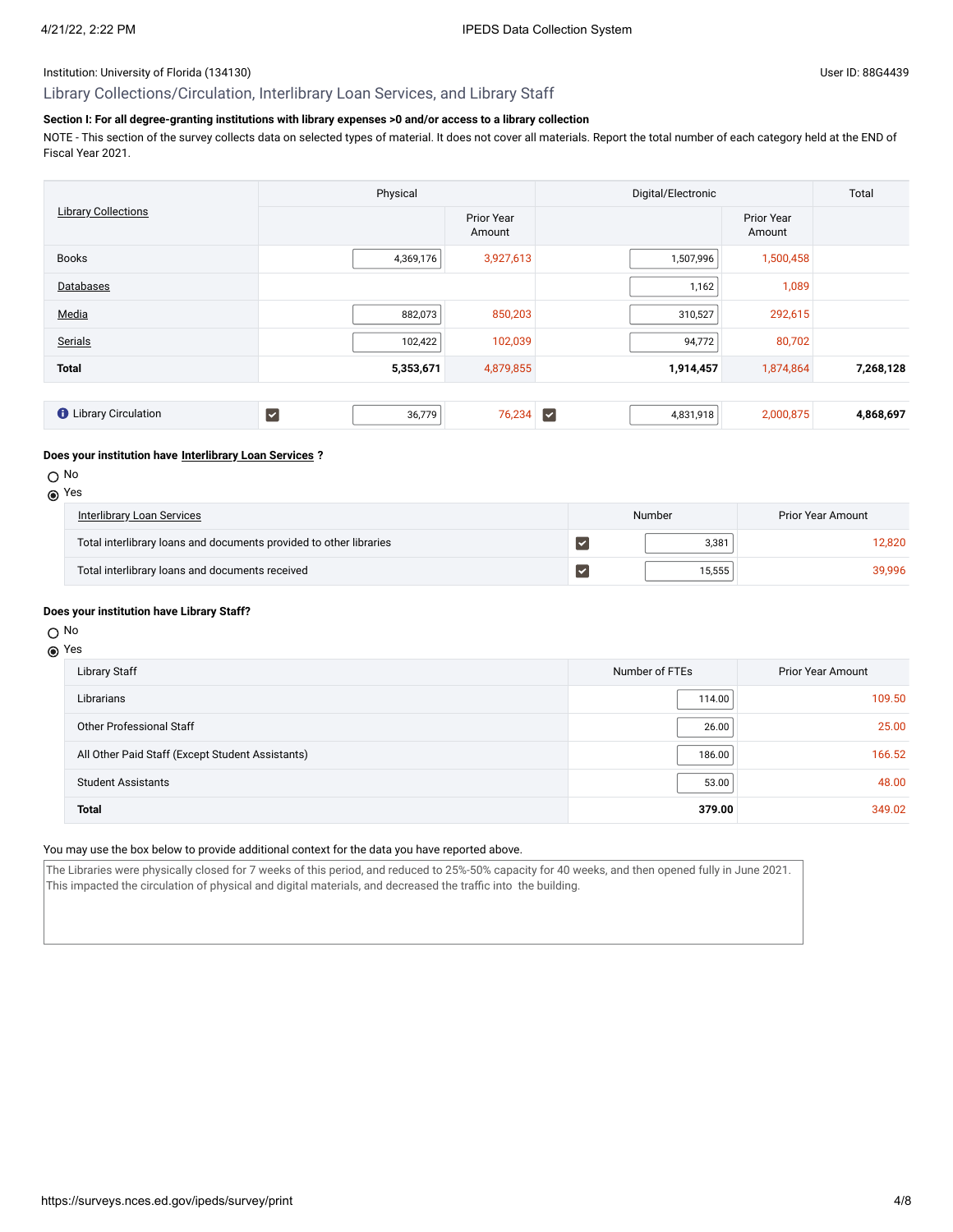# **Section II: For degree-granting institutions with library expenses >= \$100,000**

Library [expenses](javascript:openglossary(1040)) should be reported for the most recent 12-month period that corresponds to your institution's fiscal year that ends before October 1, 2021.

|                             |                                                                                                            |                                                |                                                                     | <b>Prior Year Amount</b>          |            |
|-----------------------------|------------------------------------------------------------------------------------------------------------|------------------------------------------------|---------------------------------------------------------------------|-----------------------------------|------------|
|                             | <b>O</b> Indicate the number of branch and independent libraries<br>(exclude the main or central library). |                                                |                                                                     | 8                                 | 8          |
| <b>O</b> Expenses           |                                                                                                            |                                                |                                                                     | Amount                            |            |
|                             |                                                                                                            | Total salaries and wages for the library staff |                                                                     | 15,332,992                        | 15,468,141 |
|                             |                                                                                                            |                                                | Are staff fringe benefits paid out of the library budget?           |                                   |            |
|                             | $\circ$                                                                                                    | No                                             |                                                                     |                                   |            |
|                             | $\circledcirc$                                                                                             | Yes                                            | <b>Total Fringe benefits</b>                                        | 5,535,239                         | 5,107,068  |
| Materials/services expenses |                                                                                                            |                                                |                                                                     |                                   |            |
|                             |                                                                                                            |                                                | One-time purchases of books, serial back-files, and other materials | 1,572,628                         |            |
|                             |                                                                                                            | Ongoing commitments to subscriptions           |                                                                     | 13,357,632                        |            |
|                             |                                                                                                            | All other materials/services costs             |                                                                     | 367,049                           |            |
|                             |                                                                                                            | <b>Total materials/services expenses</b>       |                                                                     | 15,297,309                        | 14,677,194 |
|                             |                                                                                                            | <b>Operations and maintenance expenses</b>     |                                                                     |                                   |            |
|                             | <b>Preservation services</b>                                                                               |                                                |                                                                     | 78,075                            |            |
|                             |                                                                                                            |                                                | All other operations and maintenance expenses                       | 2,866,192                         |            |
|                             |                                                                                                            | Total operations and maintenance expenses      |                                                                     | 2,944,267<br>$\blacktriangledown$ | 4,775,644  |
| <b>Total Expenses</b>       |                                                                                                            |                                                |                                                                     | 39,109,807                        | 40,028,047 |
|                             |                                                                                                            | <b>Total Expenses (minus Fringe Benefits)</b>  |                                                                     | 33,574,568                        | 34,920,979 |

# You may use the space below to provide context for the data you've reported above.

Due to the COVID shutdown there was an effort to lower expenses throughout the libraries. Some of the largest savings were in travel, memberships, and construction project related expenses.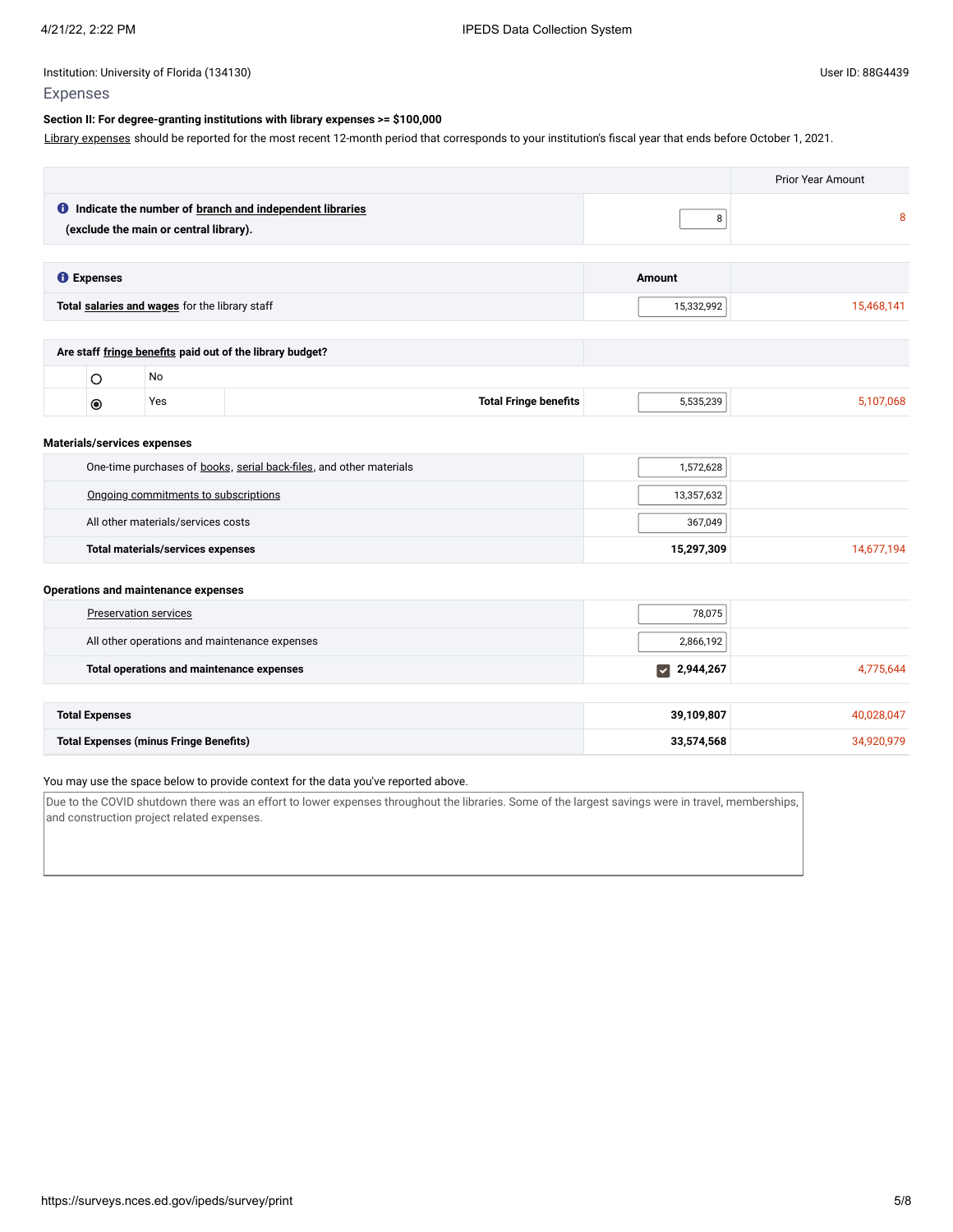# Prepared by

### **Prepared by**

Reporting Reminders:

- The name of the preparer is being collected so that we can follow up with the appropriate person in the event that there are questions concerning the data.
- The Keyholder will be copied on all email correspondence to other preparers.
- The time it took to prepare this component is being collected so that we can continue to improve our estimate of the reporting burden associated with IPEDS.
- Please include in your estimate the time it took for you to review instructions, query and search data sources, complete and review the component, and submit the data through the Data Collection System.
- Thank you for your assistance.

| This survey component was prepared by: |                        |           |                          |  |                   |  |
|----------------------------------------|------------------------|-----------|--------------------------|--|-------------------|--|
|                                        | Keyholder              |           | <b>SFA Contact</b>       |  | <b>HR Contact</b> |  |
|                                        | <b>Finance Contact</b> | $\bullet$ | Academic Library Contact |  | Other             |  |
| Name:   Laura Spears                   |                        |           |                          |  |                   |  |
| Email:   laura.spears@ufl.edu          |                        |           |                          |  |                   |  |

How many staff from your institution only were involved in the data collection and reporting process of this survey component?

18.00 Number of Staff (including yourself)

How many hours did you and others from your institution only spend on each of the steps below when responding to this survey component? Exclude the hours spent collecting data for state and other reporting purposes.

| Staff member  | <b>Collecting Data Needed</b> | Revising Data to Match<br><b>IPEDS Requirements</b> | <b>Entering Data</b> | Revising and Locking Data |
|---------------|-------------------------------|-----------------------------------------------------|----------------------|---------------------------|
| Your office   | 6.00                          | 3.00                                                | 1.00                 | hours                     |
|               | hours                         | hours                                               | hours                | .00 <sub>1</sub>          |
| Other offices | 30.00                         | 0.00                                                | 0.00                 | 0.00                      |
|               | hours                         | hours                                               | hours                | hours                     |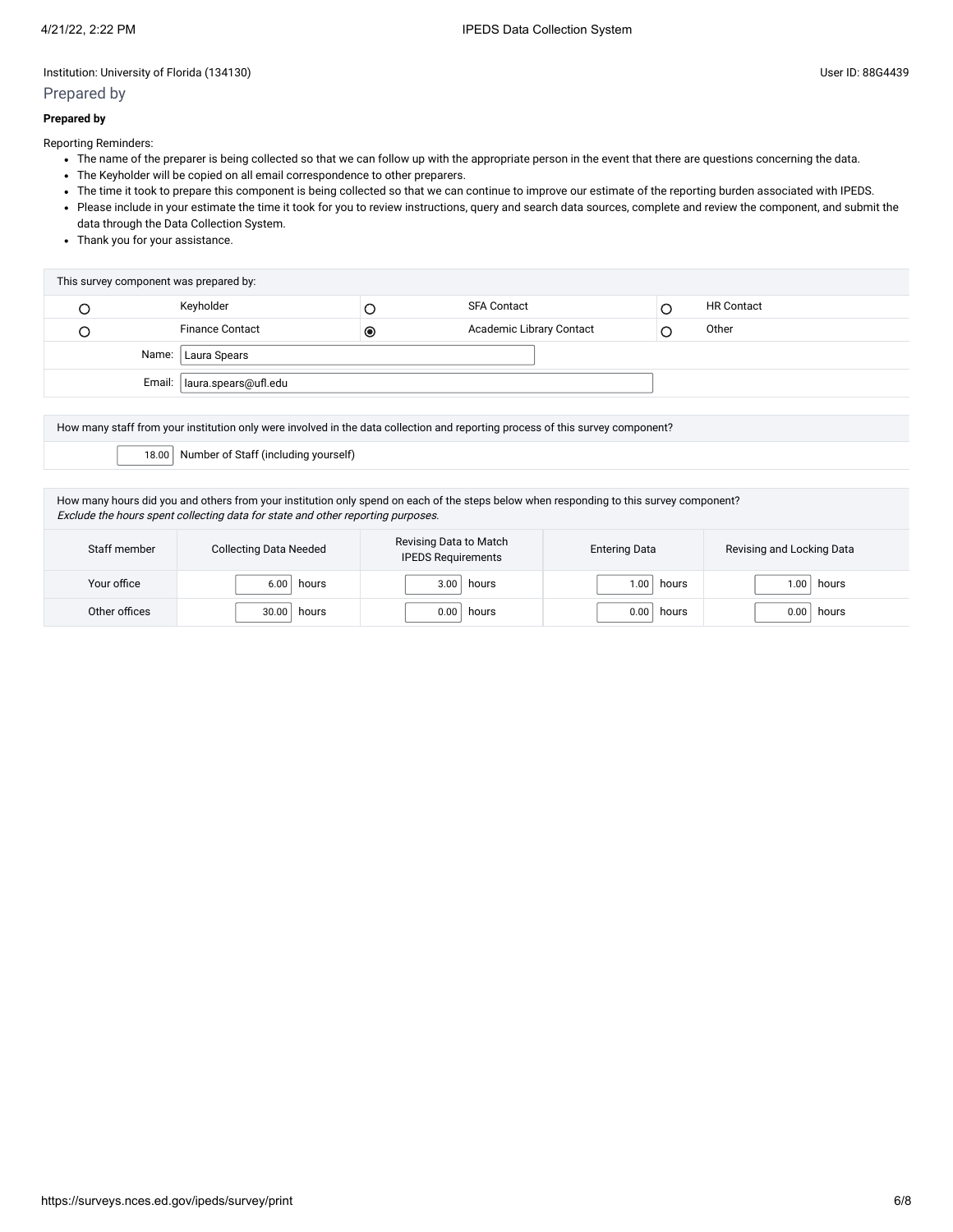## Summary

# **Academic Libraries Component Summary**

IPEDS collects important information regarding your institution. All data reported in IPEDS survey components become available in the IPEDS Data Center and appear as aggregated data in various Department of Education reports. Additionally, some of the reported data appears specifically for your institution through the College Navigator website and is included in your institution's Data Feedback Report (DFR). The purpose of this summary is to provide you an opportunity to view some of the data that, when accepted through the IPEDS quality control process, will appear on the College Navigator website and/or your DFR. College Navigator is updated approximately three months after the data collection period closes and Data Feedback Reports will be available through the Data [Center](https://nces.ed.gov/ipeds/use-the-data) and sent to your institution's CEO in November 2021.

Please review your data for accuracy. If you have questions about the data displayed below after reviewing the data reported on the survey screens, please contact the IPEDS Help Desk at: 1-877-225-2568 or [ipedshelp@rti.org.](mailto:ipedshelp@rti.org)

| <b>Library Collections/Circulation</b> | <b>Physical Collection</b> | <b>Digital/Electronic Collection</b> |
|----------------------------------------|----------------------------|--------------------------------------|
| <b>Books</b>                           | 4.369.176                  | 1,507,996                            |
| Databases                              |                            | 1,162                                |
| Media                                  | 882.073                    | 310,527                              |
| Serials                                | 102,422                    | 94,772                               |
| <b>Total Collection</b>                | 5,353,671                  | 1.914.457                            |
|                                        |                            |                                      |
| <b>Total Circulation</b>               | 36.779                     | 4,831,918                            |

| <b>Expenses</b>                        | Amount       |
|----------------------------------------|--------------|
| Salaries and wages                     | \$15,332,992 |
| Fringe benefits                        | \$5,535,239  |
| Materials/services expenses            | \$15,297,309 |
| Operations and maintenance<br>expenses | \$2,944.267  |
| <b>Total expenses</b>                  | \$39,109,807 |